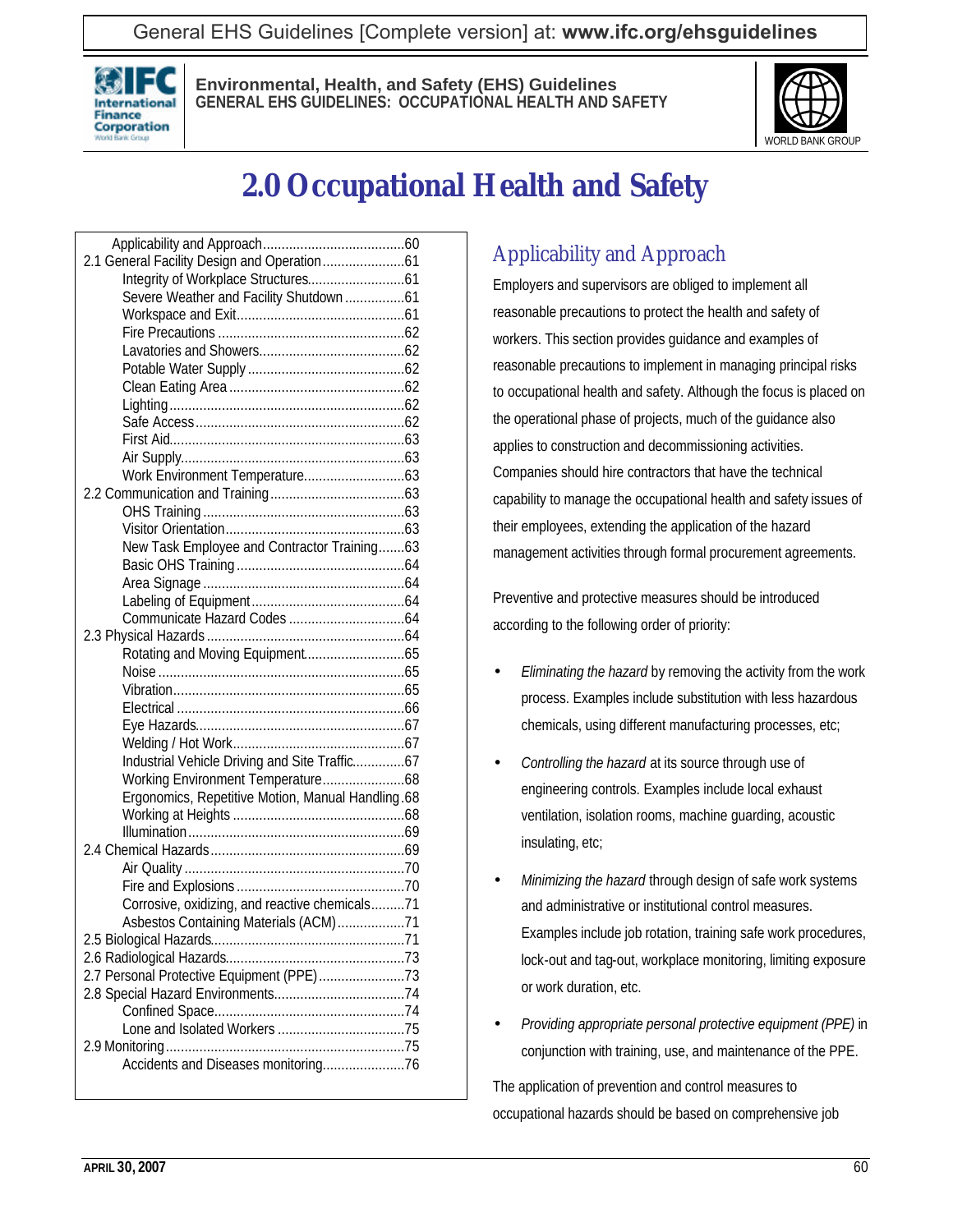



safety or job hazard analyses. The results of these analyses should be prioritized as part of an action plan based on the likelihood and severity of the consequence of exposure to the identified hazards. An example of a qualitative risk ranking or analysis matrix to help identify priorities is described in Table 2.1.1.

## 2.1 General Facility Design and **Operation**

## *Integrity of Workplace Structures*

Permanent and recurrent places of work should be designed and equipped to protect OHS:

- Surfaces, structures and installations should be easy to clean and maintain, and not allow for accumulation of hazardous compounds.
- Buildings should be structurally safe, provide appropriate protection against the climate, and have acceptable light and noise conditions.
- Fire resistant, noise-absorbing materials should, to the extent feasible, be used for cladding on ceilings and walls.
- Floors should be level, even, and non-skid.
- Heavy oscillating, rotating or alternating equipment should be located in dedicated buildings or structurally isolated sections.

## *Severe Weather and Facility Shutdown*

- Work place structures should be designed and constructed to withstand the expected elements for the region and have an area designated for safe refuge, if appropriate.
- Standard Operating Procedures (SOPs) should be developed for project or process shut-down, including an evacuation plan. Drills to practice the procedure and plan should also be undertaken annually.

|                      | Consequences       |                                |               |            |                        |
|----------------------|--------------------|--------------------------------|---------------|------------|------------------------|
| Likelihood           | Insignificant<br>1 | <b>Minor</b><br>$\overline{a}$ | Moderate<br>3 | Major<br>4 | Catas-<br>trophic<br>5 |
| A. Almost<br>certain | L                  | M                              | E             | E          | E                      |
| <b>B.</b> Likely     | L                  | M                              | Н             | E          | E                      |
| C.<br>Moderate       | L                  | M                              | Н             | E          | E                      |
| D. Unlikely          | L                  | L                              | Μ             | Н          | E                      |
| E. Rare              | L                  | L                              | M             | Η          | $\overline{H}$         |
|                      |                    |                                |               |            |                        |

**Table 2.1.1. Risk Ranking Table to Classify Worker Scenarios Based on Likelihood and Consequence** 

*Legend* 

*E: extreme risk; immediate action required*

*H: high risk; senior management attention needed*

*M: moderate risk; management responsibility should be specified*

*L: low risk; manage by routine procedures*

## *Workspace and Exit*

- The space provided for each worker, and in total, should be adequate for safe execution of all activities, including transport and interim storage of materials and products.
- Passages to emergency exits should be unobstructed at all times. Exits should be clearly marked to be visible in total darkness. The number and capacity of emergency exits should be sufficient for safe and orderly evacuation of the greatest number of people present at any time, and there should be a minimum two exits from any work area.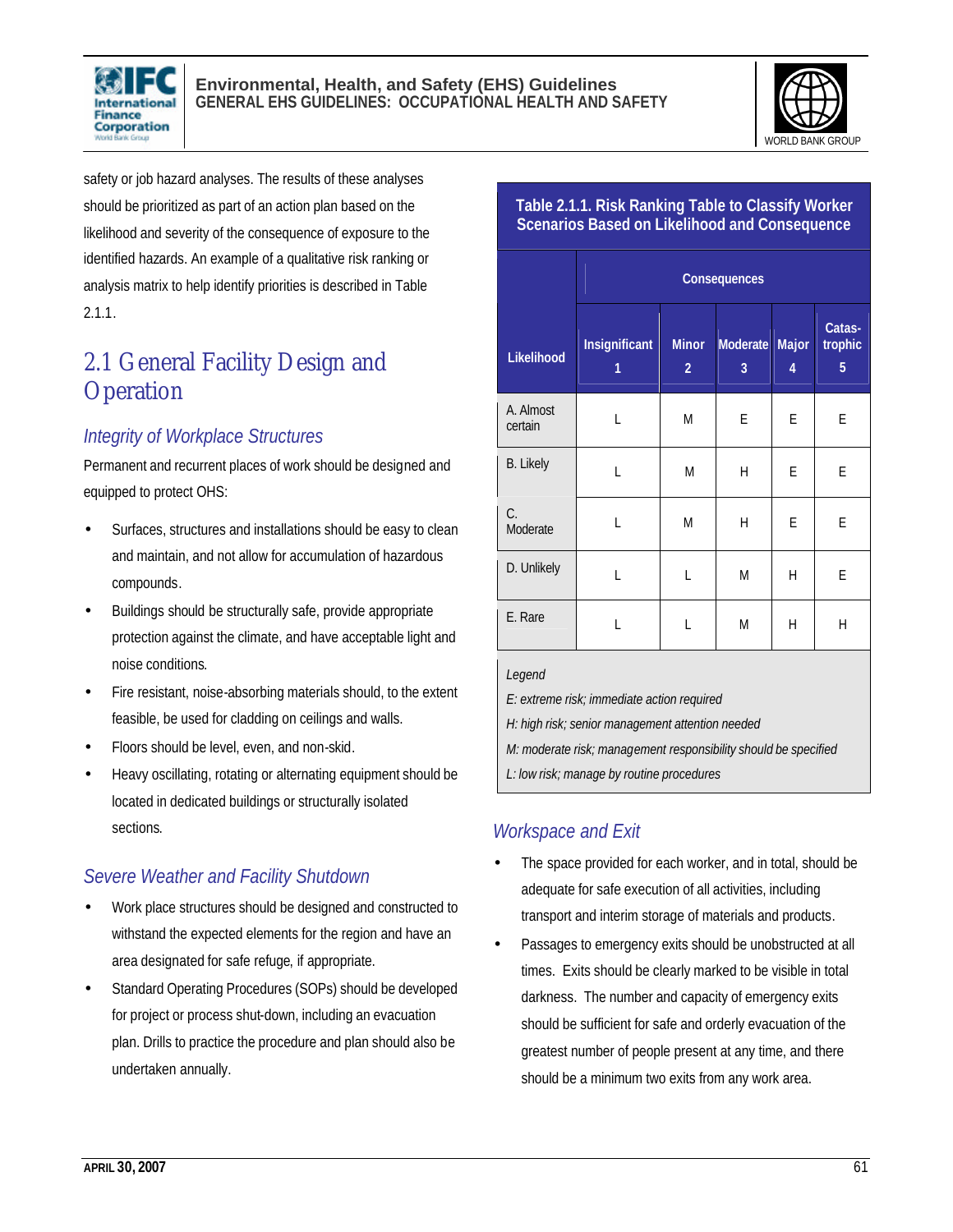



• Facilities also should be designed and built taking into account the needs of disabled persons.

## *Fire Precautions*

The workplace should be designed to prevent the start of fires through the implementation of fire codes applicable to industrial settings. Other essential measures include:

- Equipping facilities with fire detectors, alarm systems, and fire-fighting equipment. The equipment should be maintained in good working order and be readily accessible. It should be adequate for the dimensions and use of the premises, equipment installed, physical and chemical properties of substances present, and the maximum number of people present.
- Provision of manual firefighting equipment that is easily accessible and simple to use
- Fire and emergency alarm systems that are both audible and visible

The IFC Life and Fire Safety Guideline should apply to buildings accessible to the public (See Section 3.3).

## *Lavatories and Showers*

- Adequate lavatory facilities (toilets and washing areas) should be provided for the number of people expected to work in the facility and allowances made for segregated facilities, or for indicating whether the toilet facility is "In Use" or "Vacant". Toilet facilities should also be provided with adequate supplies of hot and cold running water, soap, and hand drying devices.
- Where workers may be exposed to substances poisonous by ingestion and skin contamination may occur, facilities for showering and changing into and out of street and work clothes should be provided.

## *Potable Water Supply*

- Adequate supplies of potable drinking water should be provided from a fountain with an upward jet or with a sanitary means of collecting the water for the purposes of drinking
- Water supplied to areas of food preparation or for the purpose of personal hygiene (washing or bathing) should meet drinking water quality standards

## *Clean Eating Area*

Where there is potential for exposure to substances poisonous by ingestion, suitable arrangements are to be made for provision of clean eating areas where workers are not exposed to the hazardous or noxious substances

## *Lighting*

- Workplaces should, to the degree feasible, receive natural light and be supplemented with sufficient artificial illumination to promote workers' safety and health, and enable safe equipment operation. Supplemental 'task lighting' may be required where specific visual acuity requirements should be met.
- Emergency lighting of adequate intensity should be installed and automatically activated upon failure of the principal artificial light source to ensure safe shut-down, evacuation, etc.

## *Safe Access*

- Passageways for pedestrians and vehicles within and outside buildings should be segregated and provide for easy, safe, and appropriate access
- Equipment and installations requiring servicing, inspection, and/or cleaning should have unobstructed, unrestricted, and ready access
- Hand, knee and foot railings should be installed on stairs, fixed ladders, platforms, permanent and interim floor openings, loading bays, ramps, etc.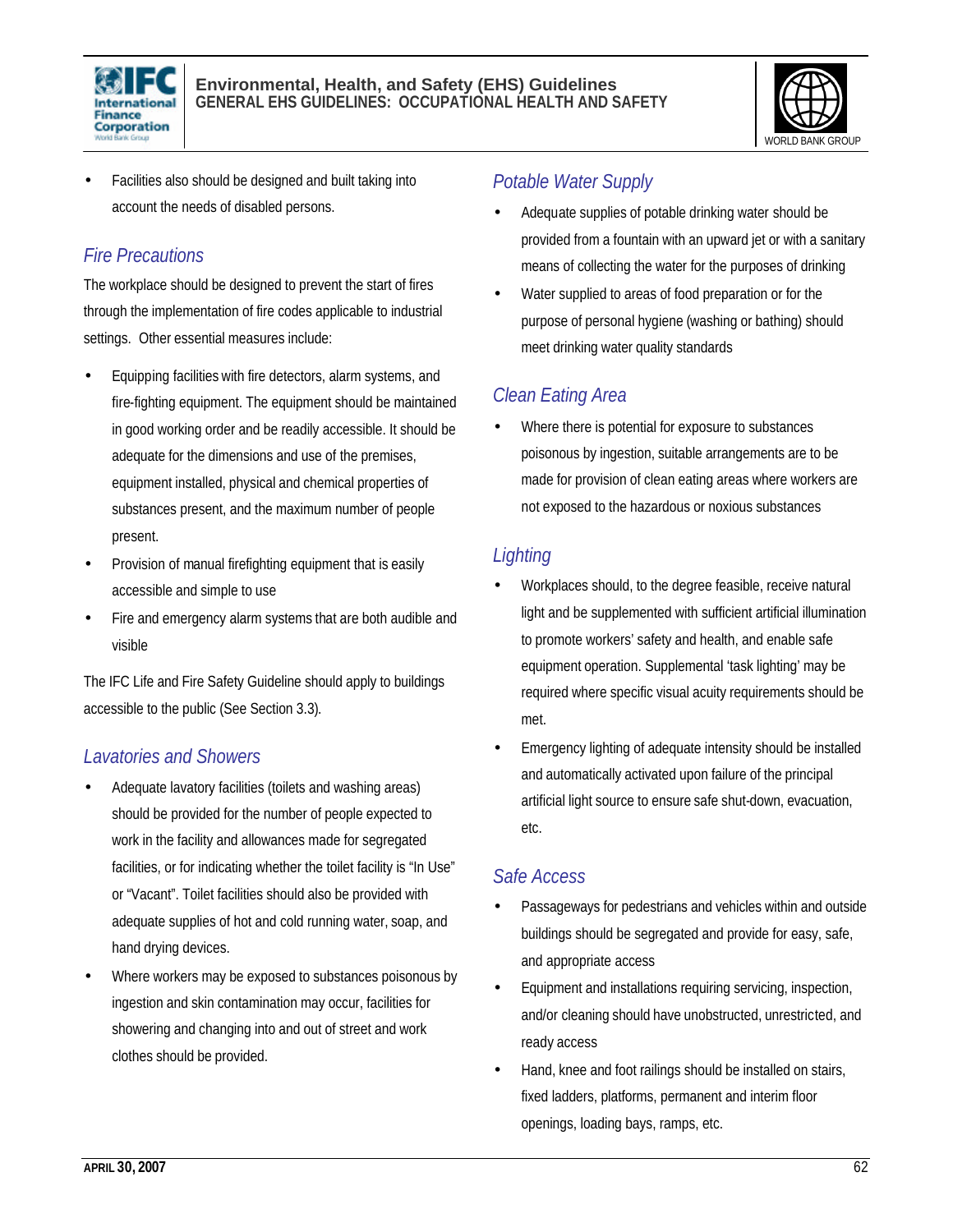



- Openings should be sealed by gates or removable chains
- Covers should, if feasible, be installed to protect against falling items
- Measures to prevent unauthorized access to dangerous areas should be in place

## *First Aid*

- The employer should ensure that qualified first-aid can be provided at all times. Appropriately equipped first-aid stations should be easily accessible throughout the place of work
- Eye-wash stations and/or emergency showers should be provided close to all workstations where immediate flushing with water is the recommended first-aid response
- Where the scale of work or the type of activity being carried out so requires, dedicated and appropriately equipped firstaid room(s) should be provided. First aid stations and rooms should be equipped with gloves, gowns, and masks for protection against direct contact with blood and other body fluids
- Remote sites should have written emergency procedures in place for dealing with cases of trauma or serious illness up to the point at which patient care can be transferred to an appropriate medical facility.

#### *Air Supply*

- Sufficient fresh air should be supplied for indoor and confined work spaces. Factors to be considered in ventilation design include physical activity, substances in use, and processrelated emissions. Air distribution systems should be designed so as not to expose workers to draughts
- Mechanical ventilation systems should be maintained in good working order. Point-source exhaust systems required for maintaining a safe ambient environment should have local indicators of correct functioning.
- Re-circulation of contaminated air is not acceptable. Air inlet filters should be kept clean and free of dust and

microorganisms. Heating, ventilation and air conditioning (HVAC) and industrial evaporative cooling systems should be equipped, maintained and operated so as to prevent growth and spreading of disease agents (e.g. *Legionnella pneumophilia*) or breeding of vectors (e.g. mosquitoes and flies) of public health concern.

#### *Work Environment Temperature*

The temperature in work, rest room and other welfare facilities should, during service hours, be maintained at a level appropriate for the purpose of the facility.

## 2.2 Communication and Training

## *OHS Training*

- Provisions should be made to provide OHS orientation training to all new employees to ensure they are apprised of the basic site rules of work at / on the site and of personal protection and preventing injury to fellow employees.
- Training should consist of basic hazard awareness, sitespecific hazards, safe work practices, and emergency procedures for fire, evacuation, and natural disaster, as appropriate. Any site-specific hazard or color coding in use should be thoroughly reviewed as part of orientation training.

## *Visitor Orientation*

If visitors to the site can gain access to areas where hazardous conditions or substances may be present, a visitor orientation and control program should be established to ensure visitors do not enter hazard areas unescorted.

## *New Task Employee and Contractor Training*

The employer should ensure that workers and contractors, prior to commencement of new assignments, have received adequate training and information enabling them to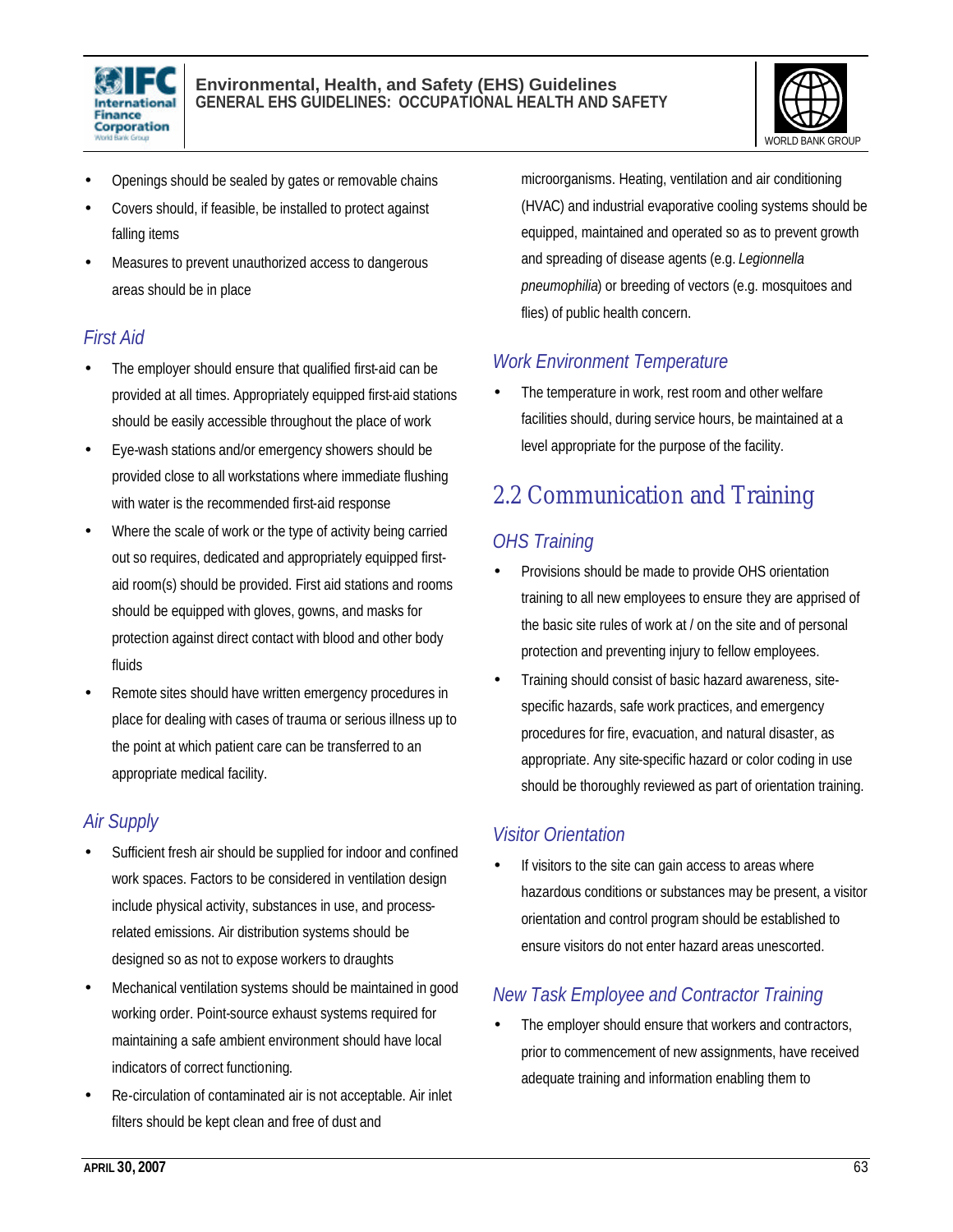



understand work hazards and to protect their health from hazardous ambient factors that may be present. The training should adequately cover:

- o Knowledge of materials, equipment, and tools
- o Known hazards in the operations and how they are controlled
- o Potential risks to health
- o Precautions to prevent exposure
- o Hygiene requirements
- o Wearing and use of protective equipment and clothing
- o Appropriate response to operation extremes, incidents and accidents

## *Basic OHS Training*

- A basic occupational training program and specialty courses should be provided, as needed, to ensure that workers are oriented to the specific hazards of individual work assignments. Training should generally be provided to management, supervisors, workers, and occasional visitors to areas of risks and hazards.
- Workers with rescue and first-aid duties should receive dedicated training so as not to inadvertently aggravate exposures and health hazards to themselves or their coworkers. Training would include the risks of becoming infected with blood–borne pathogens through contact with bodily fluids and tissue.
- Through appropriate contract specifications and monitoring, the employer should ensure that service providers, as well as contracted and subcontracted labor, are trained adequately before assignments begin.

## *Area Signage*

• Hazardous areas (electrical rooms, compressor rooms, etc), installations, materials, safety measures, and emergency exits, etc. should be marked appropriately.

Signage should be in accordance with international standards and be well known to, and easily understood by workers, visitors and the general public as appropriate.

## *Labeling of Equipment*

- All vessels that may contain substances that are hazardous as a result of chemical or toxicological properties, or temperature or pressure, should be labeled as to the contents and hazard, or appropriately color coded.
- Similarly, piping systems that contain hazardous substances should be labeled with the direction of flow and contents of the pipe, or color coded whenever the pipe passing through a wall or floor is interrupted by a valve or junction device.

#### *Communicate Hazard Codes*

- Copies of the hazard coding system should be posted outside the facility at emergency entrance doors and fire emergency connection systems where they are likely to come to the attention of emergency services personnel.
- Information regarding the types of hazardous materials stored, handled or used at the facility, including typical maximum inventories and storage locations, should be shared proactively with emergency services and security personnel to expedite emergency response when needed.
- Representatives of local emergency and security services should be invited to participate in periodic (annual) orientation tours and site inspections to ensure familiarity with potential hazards present.

## 2.3 Physical Hazards

Physical hazards represent potential for accident or injury or illness due to repetitive exposure to mechanical action or work activity. Single exposure to physical hazards may result in a wide range of injuries, from minor and medical aid only, to disabling, catastrophic, and/or fatal. Multiple exposures over prolonged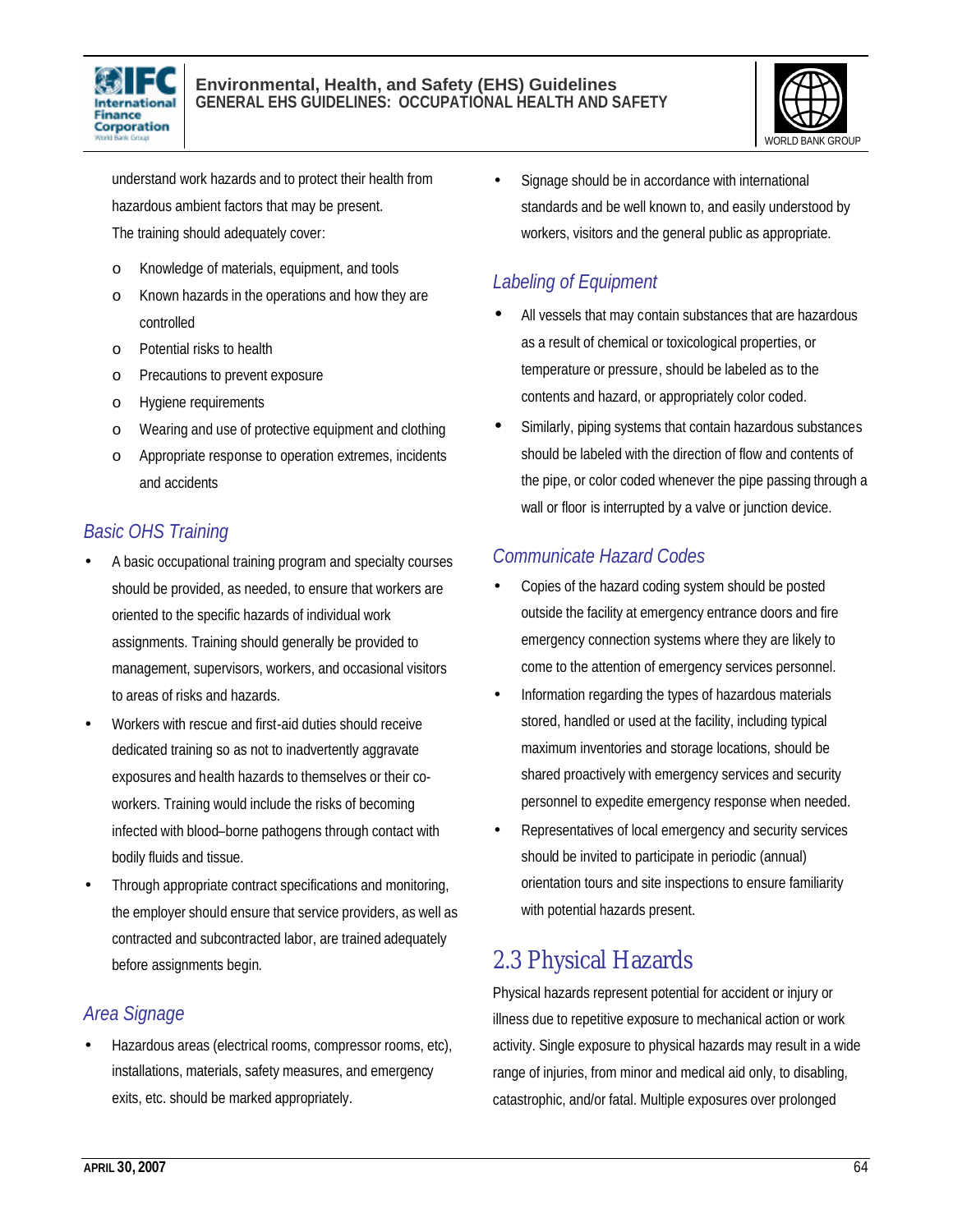



periods can result in disabling injuries of comparable significance and consequence.

## *Rotating and Moving Equipment*

Injury or death can occur from being trapped, entangled, or struck by machinery parts due to unexpected starting of equipment or unobvious movement during operations. Recommended protective measures include:

- Designing machines to eliminate trap hazards and ensuring that extremities are kept out of harm's way under normal operating conditions. Examples of proper design considerations include two-hand operated machines to prevent amputations or the availability of emergency stops dedicated to the machine and placed in strategic locations. Where a machine or equipment has an exposed moving part or exposed pinch point that may endanger the safety of any worker, the machine or equipment should be equipped with, and protected by, a guard or other device that prevents access to the moving part or pinch point. Guards should be designed and installed in conformance with appropriate machine safety standards. 64
- Turning off, disconnecting, isolating, and de-energizing (Locked Out and Tagged Out) machinery with exposed or guarded moving parts, or in which energy can be stored (e.g. compressed air, electrical components) during servicing or maintenance, in conformance with a standard such as CSA Z460 Lockout or equivalent ISO or ANSI standard
- Designing and installing equipment, where feasible, to enable routine service, such as lubrication, without removal of the guarding devices or mechanisms

#### *Noise*

Noise limits for different working environments are provided in Table 2.3.1.

- No employee should be exposed to a noise level greater than 85 dB(A) for a duration of more than 8 hours per day without hearing protection. In addition, no unprotected ear should be exposed to a peak sound pressure level (instantaneous) of more than 140 dB(C).
- The use of hearing protection should be enforced actively when the equivalent sound level over 8 hours reaches 85 dB(A), the peak sound levels reach 140 dB(C), or the average maximum sound level reaches 110dB(A). Hearing protective devices provided should be capable of reducing sound levels at the ear to at least 85 dB(A).
- Although hearing protection is preferred for any period of noise exposure in excess of 85 dB(A), an equivalent level of protection can be obtained, but less easily managed, by limiting the duration of noise exposure. For every 3 dB(A) increase in sound levels, the 'allowed' exposure period or duration should be reduced by 50 percent.<sup>65</sup>
- Prior to the issuance of hearing protective devices as the final control mechanism, use of acoustic insulating materials, isolation of the noise source, and other engineering controls should be investigated and implemented, where feasible
- Periodic medical hearing checks should be performed on workers exposed to high noise levels

#### *Vibration*

l

Exposure to hand-arm vibration from equipment such as hand and power tools, or whole-body vibrations from surfaces on which the worker stands or sits, should be controlled through choice of equipment, installation of vibration dampening pads or devices, and limiting the duration of exposure. Limits for vibration and

<sup>64</sup> For example: CSA Z432.04 Safe Guarding of Machinery, CSA Z434 Robot Safety, ISO 11161 Safety of Machinery - Integrated Manufacturing Systems or ISO 14121 Safety of Machinery – Principals of Risk Management or equivalent ANSI standard.

<sup>65</sup> The American Conference of Governmental Industrial Hygienists (ACGIH), 2006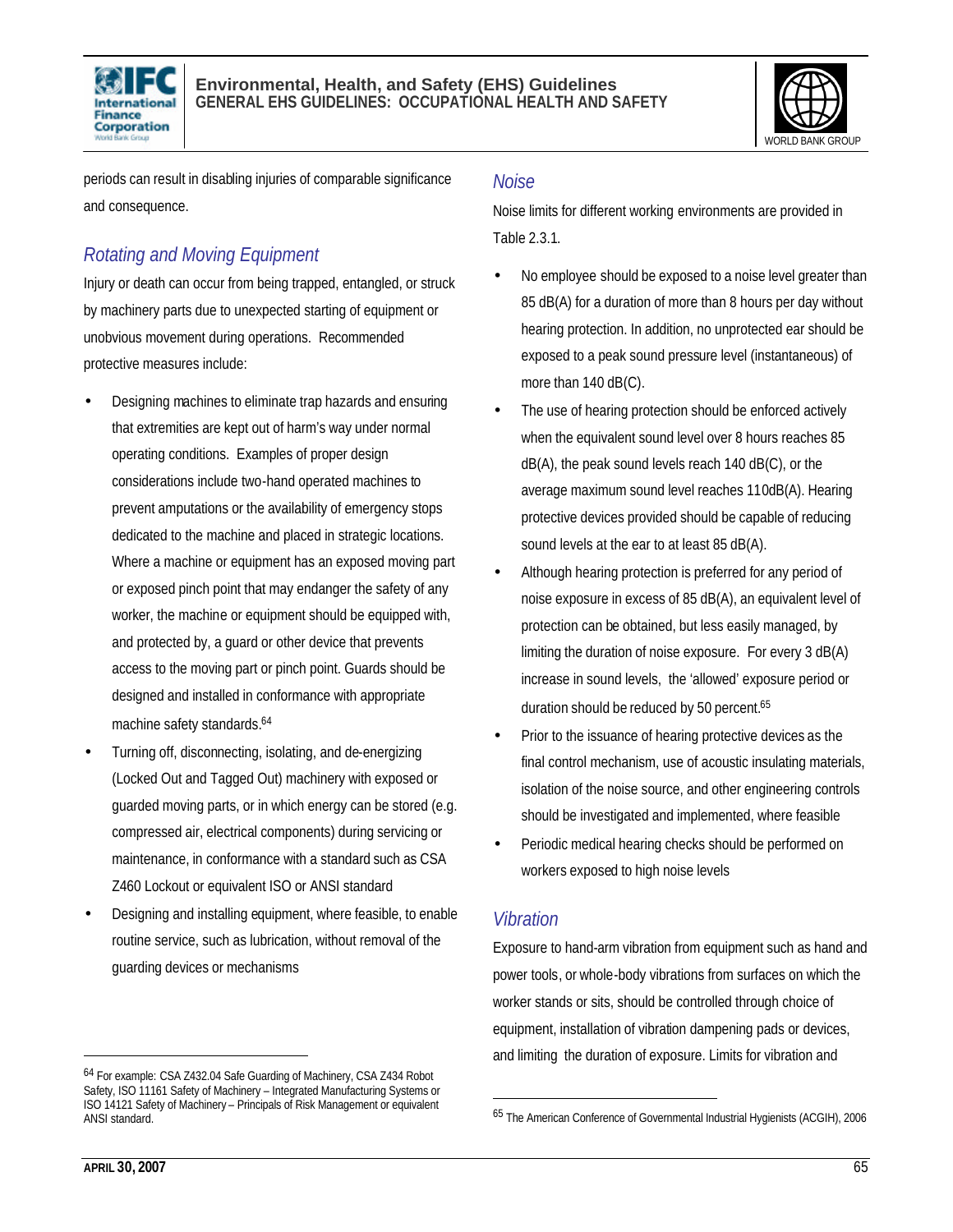



action values, (i.e. the level of exposure at which remediation should be initiated) are provided by the ACGIH<sup>66</sup>. Exposure levels should be checked on the basis of daily exposure time and data provided by equipment manufacturers.

## *Electrical*

Exposed or faulty electrical devices, such as circuit breakers,

| Table 2.3.1. Noise Limits for Various Working<br><b>Environments</b> |                                                  |                                            |  |
|----------------------------------------------------------------------|--------------------------------------------------|--------------------------------------------|--|
| Location<br>/activity                                                | <b>Equivalent level</b><br>LA <sub>eq</sub> , 8h | <b>Maximum</b><br>LA <sub>max</sub> , fast |  |
| Heavy Industry (no<br>demand for oral<br>communication)              | 85 dB(A)                                         | 110 $dB(A)$                                |  |
| Light industry<br>(decreasing<br>demand for oral<br>communication)   | 50-65 $dB(A)$                                    | 110 $dB(A)$                                |  |
| Open offices,<br>control rooms,<br>service counters or<br>similar    | 45-50 dB(A)                                      |                                            |  |
| Individual offices<br>(no disturbing<br>noise)                       | 40-45 $dB(A)$                                    |                                            |  |
| Classrooms.<br>lecture halls                                         | $35-40$ dB(A)                                    |                                            |  |
| <b>Hospitals</b>                                                     | $30-35$ dB(A)                                    | $40$ dB(A)                                 |  |

panels, cables, cords and hand tools, can pose a serious risk to workers. Overhead wires can be struck by metal devices, such as poles or ladders, and by vehicles with metal booms. Vehicles or grounded metal objects brought into close proximity with overhead wires can result in arcing between the wires and the object, without actual contact. Recommended actions include:

- Marking all energized electrical devices and lines with warning signs
- Locking out (de-charging and leaving open with a controlled locking device) and tagging-out (warning sign placed on the lock) devices during service or maintenance
- Checking all electrical cords, cables, and hand power tools for frayed or exposed cords and following manufacturer recommendations for maximum permitted operating voltage of the portable hand tools
- Double insulating / grounding all electrical equipment used in environments that are, or may become, wet; using equipment with ground fault interrupter (GFI) protected circuits
- Protecting power cords and extension cords against damage from traffic by shielding or suspending above traffic areas
- Appropriate labeling of service rooms housing high voltage equipment ('electrical hazard') and where entry is controlled or prohibited (see also Section 3 on Planning, Siting, and Design);
- Establishing "No Approach" zones around or under high voltage power lines in conformance with Table 2.3.2
- Rubber tired construction or other vehicles that come into direct contact with, or arcing between, high voltage wires may need to be taken out of service for periods of 48 hours and have the tires replaced to prevent catastrophic tire and wheel assembly failure, potentially causing serious injury or death;
- Conducting detailed identification and marking of all buried electrical wiring prior to any excavation work

<sup>66</sup> ACGIH, 2005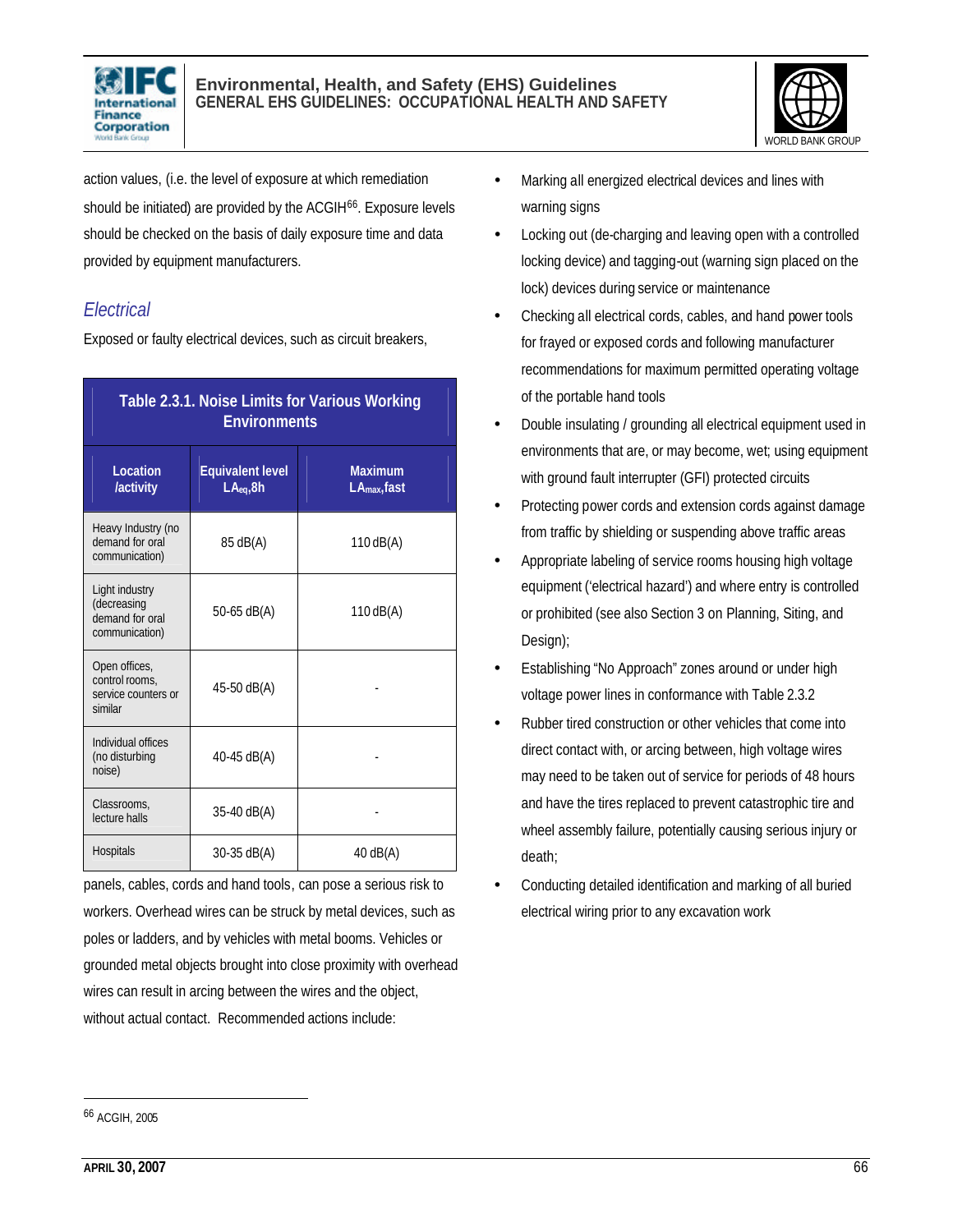



| Table 2.3.2. No Approach Zones for<br><b>High Voltage Power Lines</b> |                            |  |
|-----------------------------------------------------------------------|----------------------------|--|
| Nominal phase-to-phase voltage rating                                 | <b>Minimum</b><br>distance |  |
| 750 or more volts, but no more than 150,000 volts                     | 3 meters                   |  |
| More than 150,000 volts, but no more than 250,000<br>volts            | 4.5 meters                 |  |
| More than 250,000 volts                                               | 6 meters                   |  |

## *Eye Hazards*

Solid particles from a wide variety of industrial operations, and / or a liquid chemical spray may strike a worker in the eye causing an eye injury or permanent blindness. Recommended measures include:

- Use of machine guards or splash shields and/or face and eye protection devices, such as safety glasses with side shields, goggles, and/or a full face shield. Specific Safe Operating Procedures (SOPs) may be required for use of sanding and grinding tools and/or when working around liquid chemicals. Frequent checks of these types of equipment prior to use to ensure mechanical integrity is also good practice. Machine and equipment guarding should conform to standards published by organizations such as CSA, ANSI and ISO (see also Section 2.3 on Rotating and Moving Equipment and 2.7 on Personal Protective Equipment).
- Moving areas where the discharge of solid fragments, liquid, or gaseous emissions can reasonably be predicted (e.g. discharge of sparks from a metal cutting station, pressure relief valve discharge) away from places expected to be occupied or transited by workers or visitors. Where machine or work fragments could present a hazard to transient workers or passers-by, extra area guarding or proximity restricting systems should be implemented, or PPE required for transients and visitors.

• Provisions should be made for persons who have to wear prescription glasses either through the use overglasses or prescription hardened glasses.

## *Welding / Hot Work*

Welding creates an extremely bright and intense light that may seriously injur a worker's eyesight. In extreme cases, blindness may result. Additionally, welding may produce noxious fumes to which prolonged exposure can cause serious chronic diseases. Recommended measures include:

- Provision of proper eye protection such as welder goggles and/or a full-face eye shield for all personnel involved in, or assisting, welding operations. Additional methods may include the use of welding barrier screens around the specific work station (a solid piece of light metal, canvas, or plywood designed to block welding light from others). Devices to extract and remove noxious fumes at the source may also be required.
- Special hot work and fire prevention precautions and Standard Operating Procedures (SOPs) should be implemented if welding or hot cutting is undertaken outside established welding work stations, including 'Hot Work Permits, stand-by fire extinguishers, stand-by fire watch, and maintaining the fire watch for up to one hour after welding or hot cutting has terminated. Special procedures are required for hotwork on tanks or vessels that have contained flammable materials.

## *Industrial Vehicle Driving and Site Traffic*

Poorly trained or inexperienced industrial vehicle drivers have increased risk of accident with other vehicles, pedestrians, and equipment. Industrial vehicles and delivery vehicles, as well as private vehicles on-site, also represent potential collision scenarios. Industrial vehicle driving and site traffic safety practices include: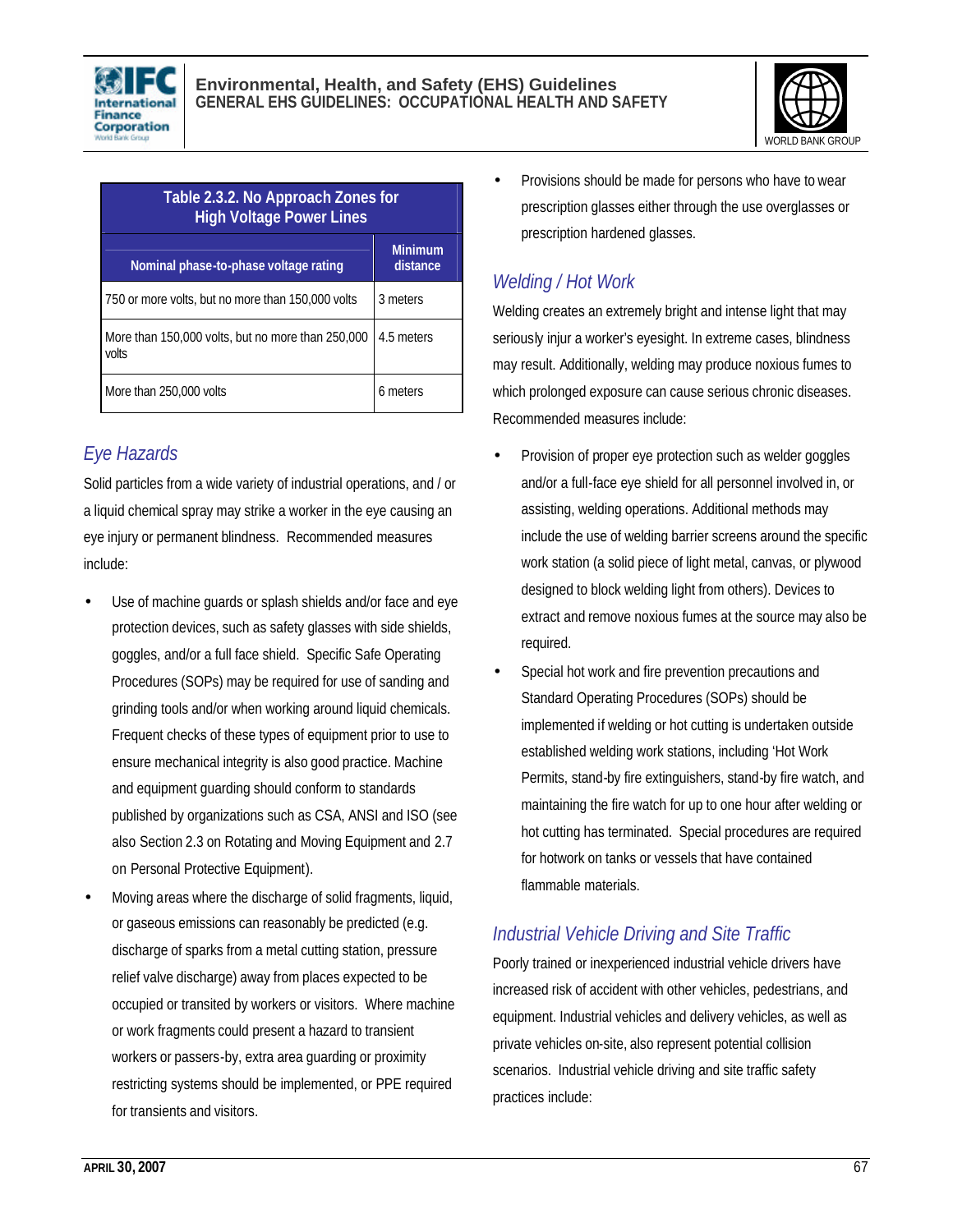



- Training and licensing industrial vehicle operators in the safe operation of specialized vehicles such as forklifts, including safe loading/unloading, load limits
- Ensuring drivers undergo medical surveillance
- Ensuring moving equipment with restricted rear visibility is outfitted with audible back-up alarms
- Establishing rights-of-way, site speed limits, vehicle inspection requirements, operating rules and procedures (e.g. prohibiting operation of forklifts with forks in down position), and control of traffic patterns or direction
- Restricting the circulation of delivery and private vehicles to defined routes and areas, giving preference to 'one-way' circulation, where appropriate

## *Working Environment Temperature*

Exposure to hot or cold working conditions in indoor or outdoor environments can result temperature stress-related injury or death. Use of personal protective equipment (PPE) to protect against other occupational hazards can accentuate and aggravate heat-related illnesses. Extreme temperatures in permanent work environments should be avoided through implementation of engineering controls and ventilation. Where this is not possible, such as during short-term outdoor work, temperature-related stress management procedures should be implemented which include:

- Monitoring weather forecasts for outdoor work to provide advance warning of extreme weather and scheduling work accordingly
- Adjustment of work and rest periods according to temperature stress management procedures provided by ACGIH67, depending on the temperature and workloads
- Providing temporary shelters to protect against the elements during working activities or for use as rest areas
- Use of protective clothing
- Providing easy access to adequate hydration such as drinking water or electrolyte drinks, and avoiding consumption of alcoholic beverages

## *Ergonomics, Repetitive Motion, Manual Handling*

Injuries due to ergonomic factors, such as repetitive motion, overexertion, and manual handling, take prolonged and repeated exposures to develop, and typically require periods of weeks to months for recovery. These OHS problems should be minimized or eliminated to maintain a productive workplace. Controls may include:

- Facility and workstation design with 5th to 95th percentile operational and maintenance workers in mind
- Use of mechanical assists to eliminate or reduce exertions required to lift materials, hold tools and work objects, and requiring multi-person lifts if weights exceed thresholds
- Selecting and designing tools that reduce force requirements and holding times, and improve postures
- Providing user adjustable work stations
- Incorporating rest and stretch breaks into work processes, and conducting job rotation
- Implementing quality control and maintenance programs that reduce unnecessary forces and exertions
- Taking into consideration additional special conditions such as left handed persons

## *Working at Heights*

Fall prevention and protection measures should be implemented whenever a worker is exposed to the hazard of falling more than two meters; into operating machinery; into water or other liquid; into hazardous substances; or through an opening in a work surface. Fall prevention / protection measures may also be warranted on a case-specific basis when there are risks of falling from lesser heights. Fall prevention may include:

<sup>67</sup> ACGIH, 2005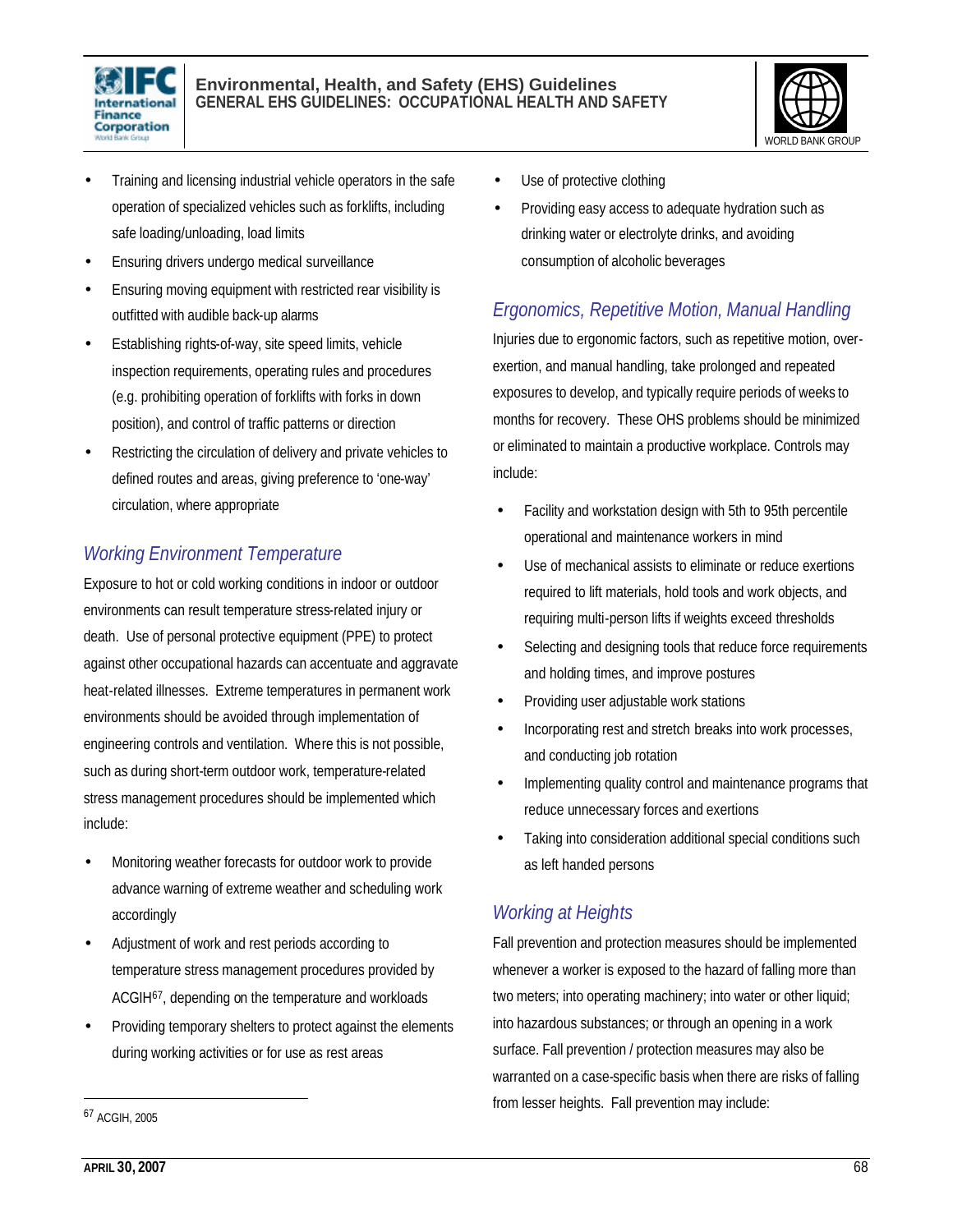



- Installation of guardrails with mid-rails and toe boards at the edge of any fall hazard area
- Proper use of ladders and scaffolds by trained employees
- Use of fall prevention devices, including safety belt and lanyard travel limiting devices to prevent access to fall hazard area, or fall protection devices such as full body harnesses used in conjunction with shock absorbing lanyards or selfretracting inertial fall arrest devices attached to fixed anchor point or horizontal life-lines
- Appropriate training in use, serviceability, and integrity of the necessary PPE
- Inclusion of rescue and/or recovery plans, and equipment to respond to workers after an arrested fall

#### *Illumination*

Work area light intensity should be adequate for the general purpose of the location and type of activity, and should be

| Table 2.3.3. Minimum Limits For Workplace<br><b>Illumination Intensity</b>                                                       |                        |  |  |
|----------------------------------------------------------------------------------------------------------------------------------|------------------------|--|--|
| <b>Location / Activity</b>                                                                                                       | <b>Light Intensity</b> |  |  |
| Emergency light                                                                                                                  | $10 \,$ $\mu$          |  |  |
| Outdoor non working areas                                                                                                        | $20$ lux               |  |  |
| Simple orientation and temporary visits (machine<br>storage, garage, warehouse)                                                  | $50$ lux               |  |  |
| Workspace with occasional visual tasks only<br>(corridors, stairways, lobby, elevator, auditorium, etc.)                         | <b>100 lux</b>         |  |  |
| Medium precision work (simple assembly, rough<br>machine works, welding, packing, etc.)                                          | 200 lux                |  |  |
| Precision work (reading, moderately difficult<br>assembly, sorting, checking, medium bench and<br>machine works, etc.), offices. | 500 lux                |  |  |
| High precision work (difficult assembly, sewing, color<br>inspection, fine sorting etc.)                                         | $1,000 - 3,000$<br>lux |  |  |

supplemented with dedicated work station illumination, as needed. The minimum limits for illumination intensity for a range of locations/activities appear in Table 2.3.3.

Controls should include:

- Use of energy efficient light sources with minimum heat emission
- Undertaking measures to eliminate glare / reflections and flickering of lights
- Taking precautions to minimize and control optical radiation including direct sunlight. Exposure to high intensity UV and IR radiation and high intensity visible light should also be controlled
- Controlling laser hazards in accordance with equipment specifications, certifications, and recognized safety standards. The lowest feasible class Laser should be applied to minimize risks.

## 2.4 Chemical Hazards

Chemical hazards represent potential for illness or injury due to single acute exposure or chronic repetitive exposure to toxic, corrosive, sensitizing or oxidative substances. They also represent a risk of uncontrolled reaction, including the risk of fire and explosion, if incompatible chemicals are inadvertently mixed. Chemical hazards can most effectively be prevented through a hierarchical approach that includes:

- Replacement of the hazardous substance with a less hazardous substitute
- Implementation of engineering and administrative control measures to avoid or minimize the release of hazardous substances into the work environment keeping the level of exposure below internationally established or recognized limits
- Keeping the number of employees exposed, or likely to become exposed, to a minimum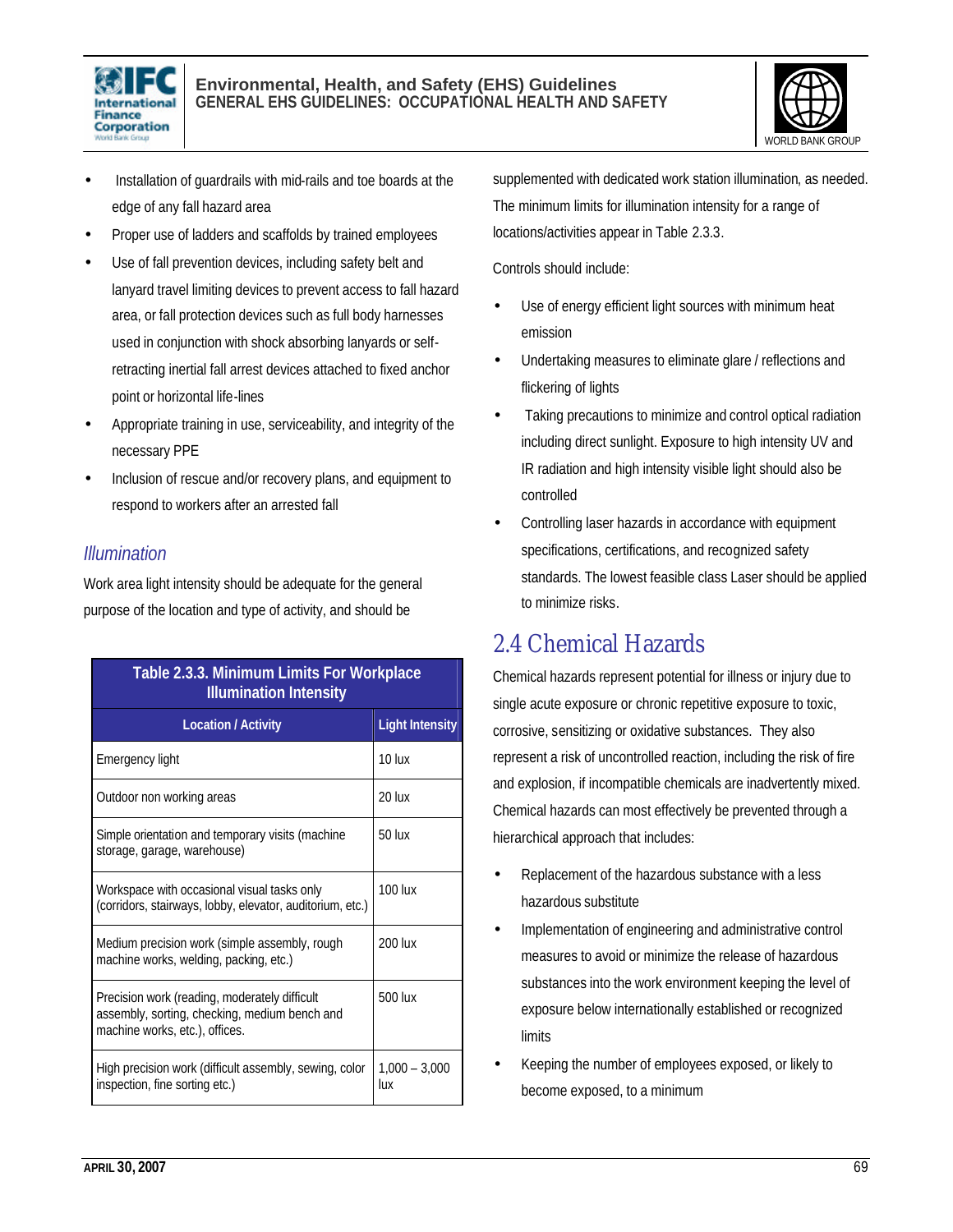



- Communicating chemical hazards to workers through labeling and marking according to national and internationally recognized requirements and standards, including the International Chemical Safety Cards (ICSC), Materials Safety Data Sheets (MSDS), or equivalent. Any means of written communication should be in an easily understood language and be readily available to exposed workers and first-aid personnel
- Training workers in the use of the available information (such as MSDSs), safe work practices, and appropriate use of PPE

#### *Air Quality*

Poor air quality due to the release of contaminants into the work place can result in possible respiratory irritation, discomfort, or illness to workers. Employers should take appropriate measures to maintain air quality in the work area. These include:

- Maintaining levels of contaminant dusts, vapors and gases in the work environment at concentrations below those recommended by the ACGIH<sup>68</sup> as TWA-TLV's (threshold limit value)—concentrations to which most workers can be exposed repeatedly (8 hours/day, 40 hrs/week, week-afterweek), without sustaining adverse health effects.
- Developing and implementing work practices to minimize release of contaminants into the work environment including:
	- o Direct piping of liquid and gaseous materials
	- o Minimized handling of dry powdered materials;
	- o Enclosed operations
	- o Local exhaust ventilation at emission / release points
	- o Vacuum transfer of dry material rather than mechanical or pneumatic conveyance
	- o Indoor secure storage, and sealed containers rather than loose storage
- Where ambient air contains several materials that have similar effects on the same body organs (additive effects), taking into account combined exposures using calculations recommended by the ACGIH<sup>69</sup>
- Where work shifts extend beyond eight (8) hours, calculating adjusted workplace exposure criteria recommended by the ACGIH<sup>70</sup>

## *Fire and Explosions*

Fires and or explosions resulting from ignition of flammable materials or gases can lead to loss of property as well as possible injury or fatalities to project workers. Prevention and control strategies include:

- Storing flammables away from ignition sources and oxidizing materials. Further, flammables storage area should be:
	- o Remote from entry and exit points into buildings
	- o Away from facility ventilation intakes or vents
	- o Have natural or passive floor and ceiling level ventilation and explosion venting
	- o Use spark-proof fixtures
	- o Be equipped with fire extinguishing devices and selfclosing doors, and constructed of materials made to withstand flame impingement for a moderate period of time
- Providing bonding and grounding of, and between, containers and additional mechanical floor level ventilation if materials are being, or could be, dispensed in the storage area
- Where the flammable material is mainly comprised of dust, providing electrical grounding, spark detection, and, if needed, quenching systems

l

<sup>69</sup> ACGIH, 2005.

<sup>70</sup> ACGIH, 2005.

<sup>68</sup> ACGIH, 2005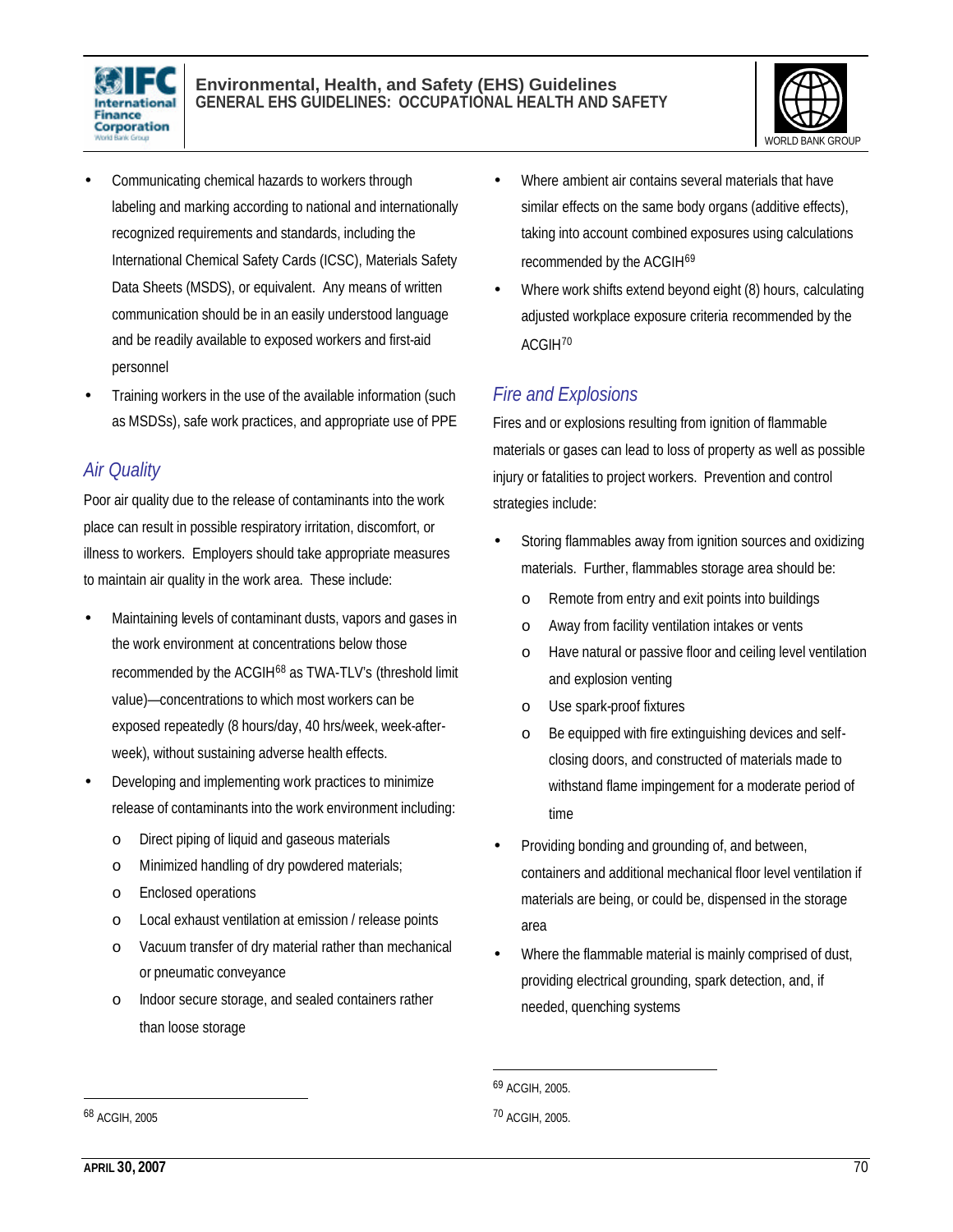



- Defining and labeling fire hazards areas to warn of special rules (e.g. prohibition in use of smoking materials, cellular phones, or other potential spark generating equipment)
- Providing specific worker training in handling of flammable materials, and in fire prevention or suppression

## *Corrosive, oxidizing, and reactive chemicals*

Corrosive, oxidizing, and reactive chemicals present similar hazards and require similar control measures as flammable materials. However, the added hazard of these chemicals is that inadvertent mixing or intermixing may cause serious adverse reactions. This can lead to the release of flammable or toxic materials and gases, and may lead directly to fires and explosions. These types of substances have the additional hazard of causing significant personal injury upon direct contact, regardless of any intermixing issues. The following controls should be observed in the work environment when handling such chemicals:

- Corrosive, oxidizing and reactive chemicals should be segregated from flammable materials and from other chemicals of incompatible class (acids vs. bases, oxidizers vs. reducers, water sensitive vs. water based, etc.), stored in ventilated areas and in containers with appropriate secondary containment to minimize intermixing during spills
- Workers who are required to handle corrosive, oxidizing, or reactive chemicals should be provided with specialized training and provided with, and wear, appropriate PPE (gloves, apron, splash suits, face shield or goggles, etc).
- Where corrosive, oxidizing, or reactive chemicals are used, handled, or stored, qualified first-aid should be ensured at all times. Appropriately equipped first-aid stations should be easily accessible throughout the place of work, and eye-wash stations and/or emergency showers should be provided close to all workstations where the recommended first-aid response is immediate flushing with water

## *Asbestos Containing Materials (ACM)*

The use of asbestos containing materials (ACM) should be avoided in new buildings or as a new material in remodeling or renovation activities. Existing facilities with ACM should develop an asbestos management plan which clearly identifies the locations where the ACM is present, its condition (e.g. whether it is in friable form with the potential to release fibers), procedures for monitoring its condition, procedures to access the locations where ACM is present to avoid damage, and training of staff who can potentially come into contact with the material to avoid damage and prevent exposure. The plan should be made available to all persons involved in operations and maintenance activities. Repair or removal and disposal of existing ACM in buildings should only be performed by specially trained personnel<sup>71</sup> following host country requirements, or in their absence, internationally recognized procedures.<sup>72</sup>

## 2.5 Biological Hazards

 $\overline{a}$ 

Biological agents represent potential for illness or injury due to single acute exposure or chronic repetitive exposure. Biological hazards can be prevented most effectively by implementing the following measures:

If the nature of the activity permits, use of any harmful biological agents should be avoided and replaced with an agent that, under normal conditions of use, is not dangerous or less dangerous to workers. If use of harmful agents can not be avoided, precautions should be taken to keep the risk of exposure as low as possible and maintained below internationally established and recognized exposure limits.

<sup>71</sup> Training of specialized personnel and the maintenance and removal methods applied should be equivalent to those required under applicable regulations in the United States and Europe (examples of North American training standards are available at: http://www.osha.gov/SLTC/asbestos/training.html)

<sup>72</sup> Examples include the American Society for Testing and Materials (ASTM) E

<sup>1368 -</sup> Standard Practice for Visual Inspection of Asbestos Abatement Projects; E

<sup>2356 -</sup> Standard Practice for Comprehensive Building Asbestos Surveys; and E 2394 - Standard Practice for Maintenance, Renovation and Repair of Installed Asbestos Cement Products.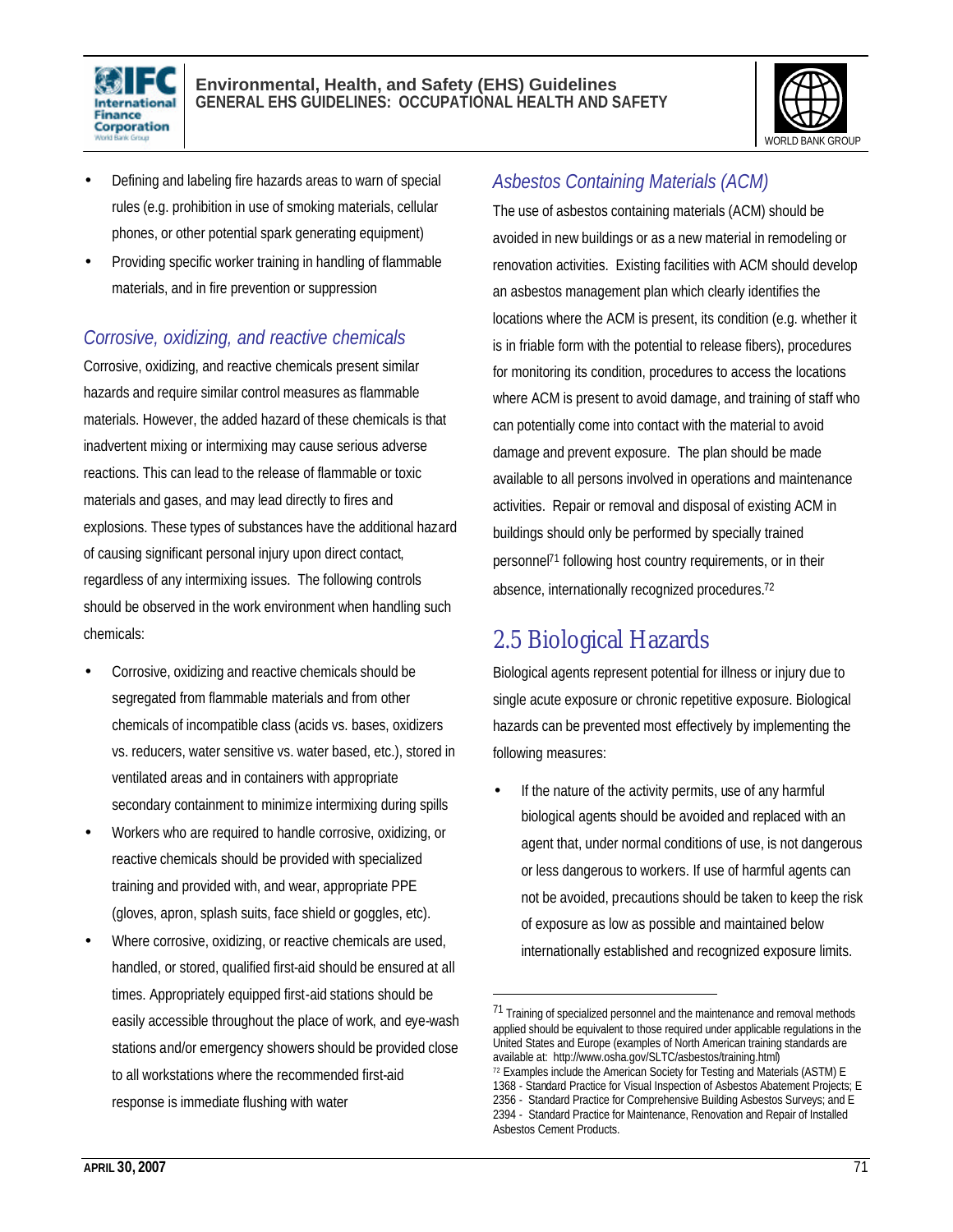



- Work processes, engineering, and administrative controls should be designed, maintained, and operated to avoid or minimize release of biological agents into the working environment. The number of employees exposed or likely to become exposed should be kept at a minimum.
- The employer should review and assess known and suspected presence of biological agents at the place of work and implement appropriate safety measures, monitoring, training, and training verification programs.
- Measures to eliminate and control hazards from known and suspected biological agents at the place of work should be designed, implemented and maintained in close co-operation with the local health authorities and according to recognized international standards.

Biological agents should be classified into four groups<sup>73</sup>:

- *Group 1:* Biological agents unlikely to cause human disease, and consequently only require controls similar to those required for hazardous or reactive chemical substances;
- *Group 2:* Biological agents that can cause human disease and are thereby likely to require additional controls, but are unlikely to spread to the community;
- **Group 3:** Biological agents that can cause severe human disease, present a serious hazard to workers, and may present a risk of spreading to the community, for which there usually is effective prophylaxis or treatment available and are thereby likely to require extensive additional controls;
- **Group 4:** Biological agents that can cause severe human disease, are a serious hazard to workers, and present a high risk of spreading to the community, for which there is usually no effective prophylaxis or treatment available and are thereby likely to require very extensive additional controls.

The employer should at all times encourage and enforce the highest level of hygiene and personal protection, especially for activities employing biological agents of Groups 3 and 4 above. Work involving agents in Groups 3 and 4 should be restricted only to those persons who have received specific verifiable training in working with and controlling such materials.

Areas used for the handling of Groups 3 and 4 biological agents should be designed to enable their full segregation and isolation in emergency circumstances, include independent ventilation systems, and be subject to SOPs requiring routine disinfection and sterilization of the work surfaces.

HVAC systems serving areas handling Groups 3 and 4 biological agents should be equipped with High Efficiency Particulate Air (HEPA) filtration systems. Equipment should readily enable their disinfection and sterilization, and maintained and operated so as to prevent growth and spreading of disease agents, amplification of the biological agents, or breeding of vectors e.g. mosquitoes and flies of public health concern.

 $\overline{a}$ 

<sup>73</sup> World Health Organization (WHO) Classification of Infective Microorganisms by Risk Group (2004).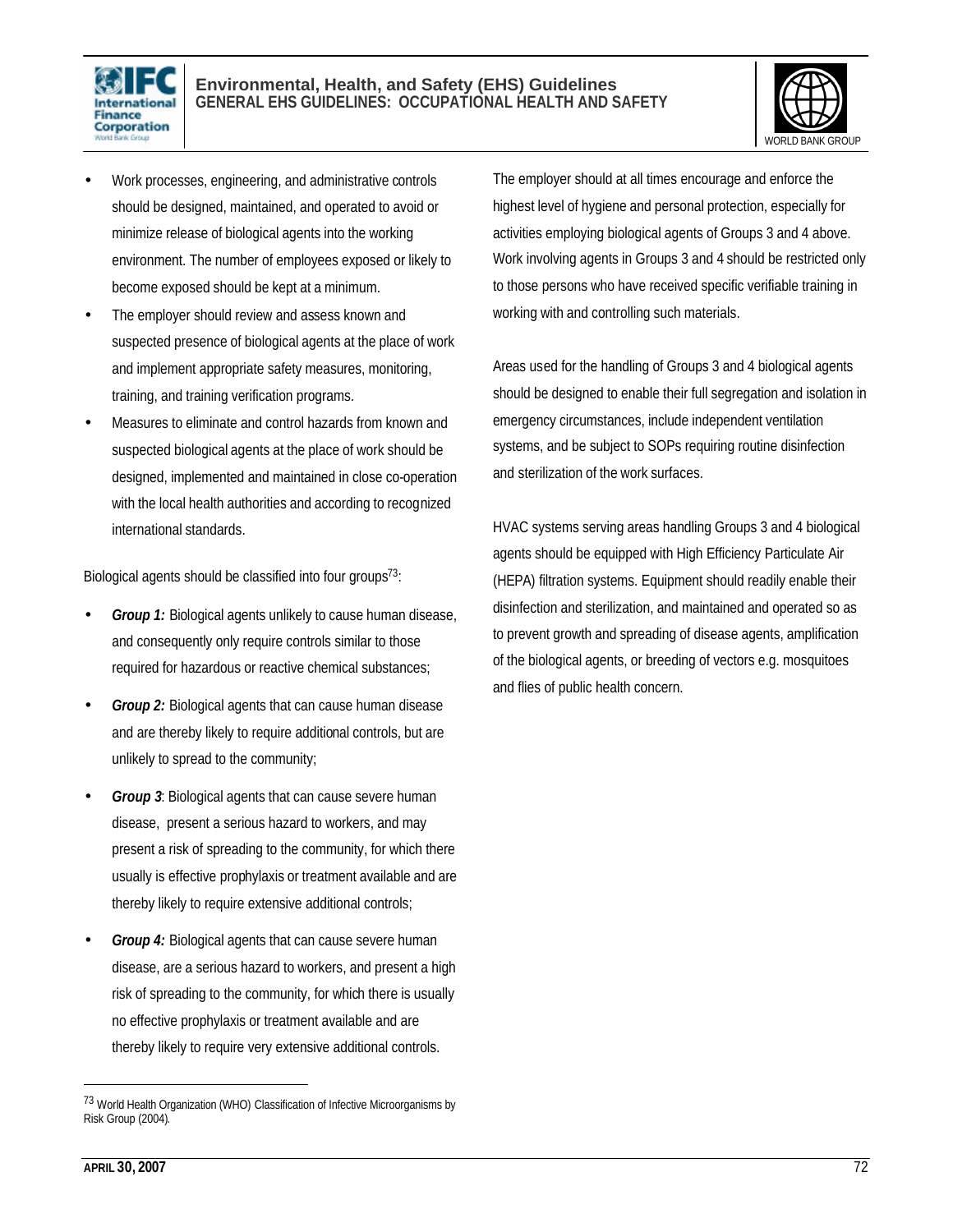



## 2.6 Radiological Hazards

Radiation exposure can lead to potential discomfort, injury or serious illness to workers. Prevention and control strategies include:

- Places of work involving occupational and/or natural exposure to ionizing radiation should be established and operated in accordance with recognized international safety standards and quidelines.<sup>74</sup> The acceptable effective dose limits appear Table 2.6.1.
- Exposure to non-ionizing radiation (including static magnetic fields; sub-radio frequency magnetic fields; static electric fields; radio frequency and microwave radiation; light and near-infrared radiation; and ultraviolet radiation) should be controlled to internationally recommended limits<sup>75</sup>.

| Table 2.6.1. Acceptable Effective Dose Limits for |  |
|---------------------------------------------------|--|
| <b>Workplace Radiological Hazards</b>             |  |

| <b>Exposure</b>                                                    | <b>Workers</b><br>(min.19 years of<br>age) | <b>Apprentices</b><br>and<br><b>students</b><br>$(16-18 \text{ years})$<br>of age) |  |
|--------------------------------------------------------------------|--------------------------------------------|------------------------------------------------------------------------------------|--|
| Five consecutive year average<br>- effective dose                  | 20 mSv/year                                |                                                                                    |  |
| Single year exposure<br>- effective dose                           | 50 mSv/year                                | 6 mSv/year                                                                         |  |
| Equivalent dose to the lens of<br>the eye                          | 150 mSv/year                               | 50 mSv/year                                                                        |  |
| Equivalent dose to the<br>extremities (hands, feet) or the<br>skin | 500 mSv/year                               | 150<br>mSv/year                                                                    |  |

<sup>74</sup> International Basic Safety Standard for protection against Ionizing Radiation and for the Safety of Radiation Sources and its three interrelated Safety Guides.

In the case of both ionizing and non-ionizing radiation, the preferred method for controlling exposure is shielding and limiting the radiation source. Personal protective equipment is supplemental only or for emergency use. Personal protective equipment for near-infrared, visible and ultraviolet range radiation can include appropriate sun block creams, with or without appropriate screening clothing.

## 2.7 Personal Protective Equipment (PPE)

Personal Protective Equipment (PPE) provides additional protection to workers exposed to workplace hazards in conjunction with other facility controls and safety systems.

PPE is considered to be a last resort that is above and beyond the other facility controls and provides the worker with an extra level of personal protection. Table 2.7.1 presents general examples of occupational hazards and types of PPE available for different purposes. Recommended measures for use of PPE in the workplace include:

- Active use of PPE if alternative technologies, work plans or procedures cannot eliminate, or sufficiently reduce, a hazard or exposure
- Identification and provision of appropriate PPE that offers adequate protection to the worker, co-workers, and occasional visitors, without incurring unnecessary inconvenience to the individual
- Proper maintenance of PPE, including cleaning when dirty and replacement when damaged or worn out. Proper use of PPE should be part of the recurrent training programs for employees

 $\overline{a}$ 

IAEA. http://www-ns.iaea.org/standards/documents/default.asp?sub=160

<sup>75</sup> For example ACGIH (2005) and International Commission for Non-Ionizing Radiation (ICNIRP).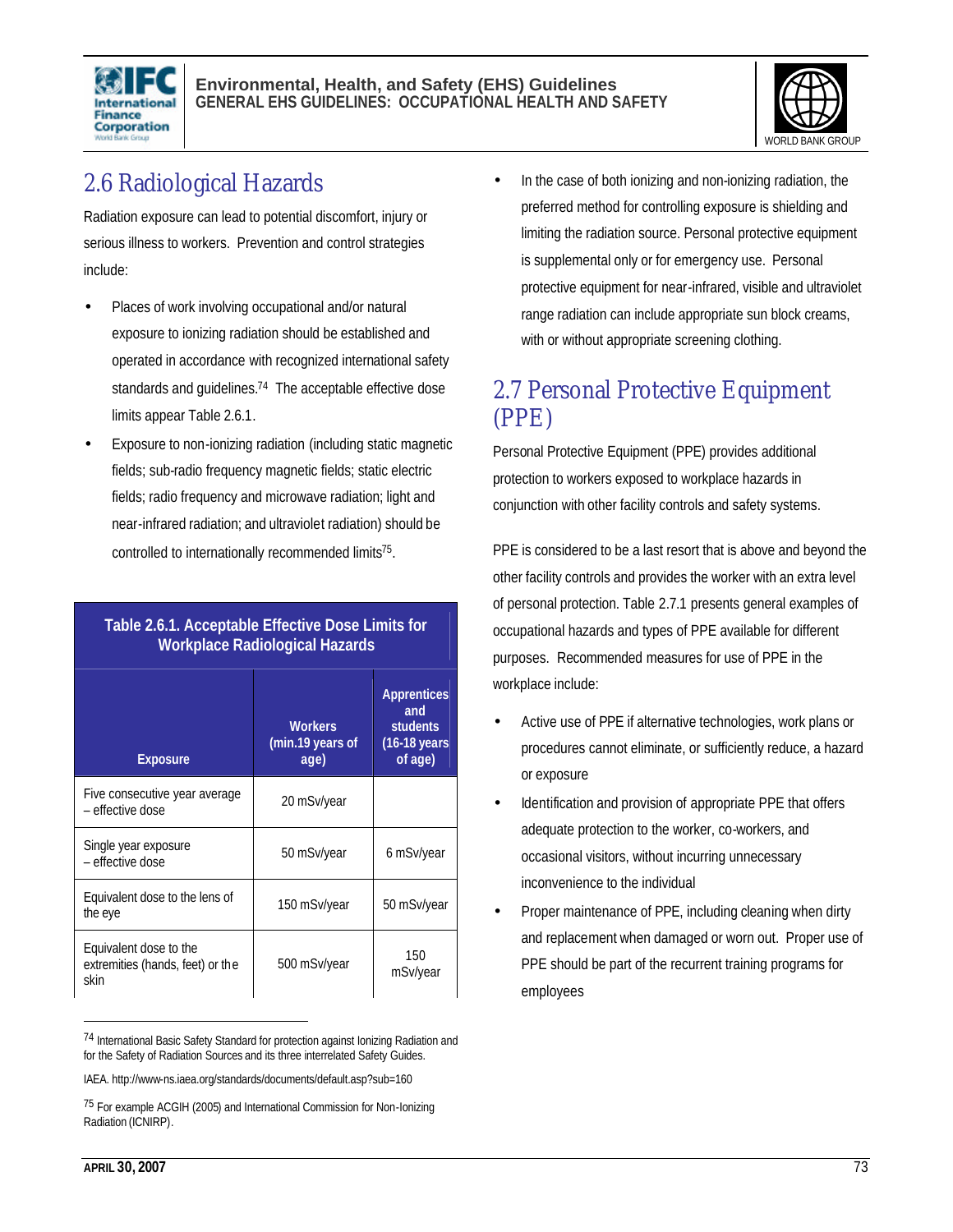



Selection of PPE should be based on the hazard and risk ranking described earlier in this section, and selected according to criteria on performance and testing established

#### **Table 2.7.1. Summary of Recommended Personal Protective Equipment According to Hazard**

| <b>Objective</b>              | <b>Workplace Hazards</b>                                                                       | <b>Suggested PPE</b>                                                                                                                                                               |
|-------------------------------|------------------------------------------------------------------------------------------------|------------------------------------------------------------------------------------------------------------------------------------------------------------------------------------|
| Eye and<br>face<br>protection | Flying particles, molten<br>metal, liquid chemicals,<br>gases or vapors, light<br>radiation.   | Safety Glasses with side-shields,<br>protective shades, etc.                                                                                                                       |
| Head<br>protection            | Falling objects, inadequate<br>height clearance, and<br>overhead power cords.                  | Plastic Helmets with top and side<br>impact protection.                                                                                                                            |
| Hearing<br>protection         | Noise, ultra-sound.                                                                            | Hearing protectors (ear plugs or<br>ear muffs).                                                                                                                                    |
| Foot<br>protection            | Falling or rolling objects,<br>pointed objects. Corrosive<br>or hot liquids.                   | Safety shoes and boots for<br>protection against moving &<br>falling objects, liquids and<br>chemicals.                                                                            |
| Hand<br>protection            | Hazardous materials, cuts<br>or lacerations, vibrations,<br>extreme temperatures.              | Gloves made of rubber or<br>synthetic materials (Neoprene),<br>leather, steel, insulating<br>materials, etc.                                                                       |
| Respiratory<br>protection     | Dust, fogs, fumes, mists,<br>gases, smokes, vapors.                                            | Facemasks with appropriate<br>filters for dust removal and air<br>purification (chemicals, mists,<br>vapors and gases). Single or<br>multi-gas personal monitors, if<br>available. |
|                               | Oxygen deficiency                                                                              | Portable or supplied air (fixed<br>lines).<br>On-site rescue equipment.                                                                                                            |
| Body/leg<br>protection        | Extreme temperatures,<br>hazardous materials.<br>biological agents, cutting<br>and laceration. | Insulating clothing, body suits,<br>aprons etc. of appropriate<br>materials                                                                                                        |

by recognized organizations<sup>76</sup>.

## 2.8 Special Hazard Environments

Special hazard environments are work situations where all of the previously described hazards may exist under unique or especially hazardous circumstances. Accordingly, extra precautions or rigor in application of precautions is required.

## *Confined Space*

A confined space is defined as a wholly or partially enclosed space not designed or intended for human occupancy and in which a hazardous atmosphere could develop as a result of the contents, location or construction of the confined space or due to work done in or around the confined space. A "permit-required" confined space is one that also contains physical or atmospheric hazards that could trap or engulf the person.<sup>77</sup>

Confined spaces can occur in enclosed or open structures or locations. Serious injury or fatality can result from inadequate preparation to enter a confined space or in attempting a rescue from a confined space. Recommended management approaches include:

- Engineering measures should be implemented to eliminate, to the degree feasible, the existence and adverse character of confined spaces.
- Permit-required confined spaces should be provided with permanent safety measures for venting, monitoring, and rescue operations, to the extent possible. The area adjoining an access to a confined space should provide ample room for emergency and rescue operations.

 $\overline{a}$ <sup>76</sup> Examples include the American National Standards Institute (ANSI), http://www.ansi.org/; National Institute for Occupational Safety and Health<sup>76</sup> (NIOSH), http://www.cdc.gov/niosh/homepage.html; Canadian Standards Association<sup>76</sup> (CSA), http://www.csa.ca/Default.asp?language=english; Mine Safety and Health Administration<sup>76</sup> (MSHA), http://www.msha.gov.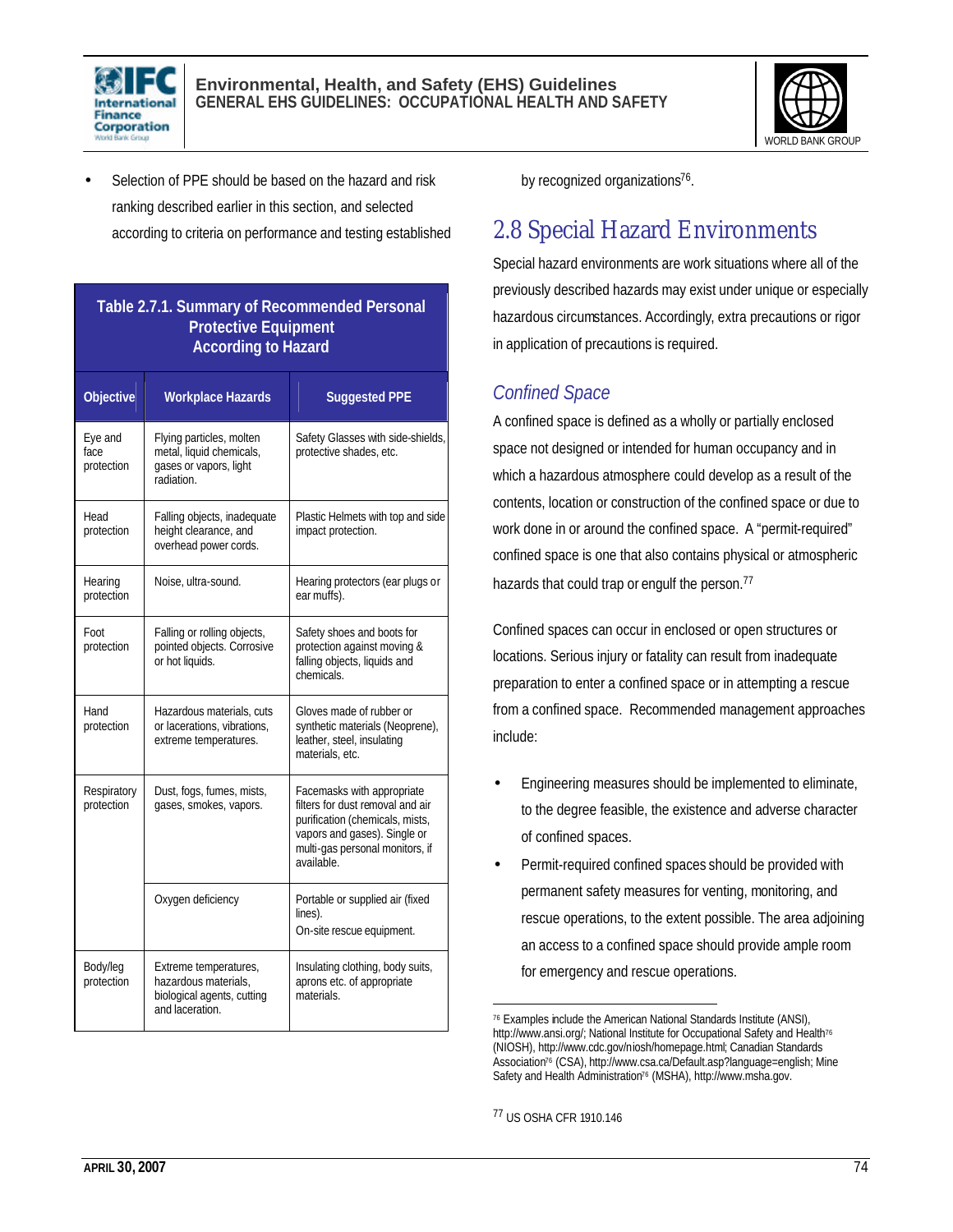



- Access hatches should accommodate 90% of the worker population with adjustments for tools and protective clothing. The most current ISO and EN standards should be consulted for design specifications;
- Prior to entry into a permit-required confined space:
	- o Process or feed lines into the space should be disconnected or drained, and blanked and locked-out.
	- o Mechanical equipment in the space should be disconnected, de-energized, locked-out, and braced, as appropriate.
	- o The atmosphere within the confined space should be tested to assure the oxygen content is between 19.5 percent and 23 percent, and that the presence of any flammable gas or vapor does not exceed 25 percent of its respective Lower Explosive Limit (LEL).
	- o If the atmospheric conditions are not met, the confined space should be ventilated until the target safe atmosphere is achieved, or entry is only to be undertaken with appropriate and additional PPE.
- Safety precautions should include Self Contained Breathing Apparatus (SCBA), life lines, and safety watch workers stationed outside the confined space, with rescue and first aid equipment readily available.
- Before workers are required to enter a permit-required confined space, adequate and appropriate training in confined space hazard control, atmospheric testing, use of the necessary PPE, as well as the serviceability and integrity of the PPE should be verified. Further, adequate and appropriate rescue and / or recovery plans and equipment should be in place before the worker enters the confined space.

#### *Lone and Isolated Workers*

A lone and isolated worker is a worker out of verbal and line of sight communication with a supervisor, other workers, or other persons capable of providing aid and assistance, for continuous periods exceeding one hour. The worker is therefore at increased risk should an accident or injury occur.

- Where workers may be required to perform work under lone or isolated circumstances, Standard Operating Procedures (SOPs) should be developed and implemented to ensure all PPE and safety measures are in place before the worker starts work. SOPs should establish, at a minimum, verbal contact with the worker at least once every hour, and ensure the worker has a capability for summoning emergency aid.
- If the worker is potentially exposed to highly toxic or corrosive chemicals, emergency eye-wash and shower facilities should be equipped with audible and visible alarms to summon aid whenever the eye-wash or shower is activated by the worker and without intervention by the worker.

## 2.9 Monitoring

Occupational health and safety monitoring programs should verify the effectiveness of prevention and control strategies. The selected indicators should be representative of the most significant occupational, health, and safety hazards, and the implementation of prevention and control strategies. The occupational health and safety monitoring program should include:

- *Safety inspection, testing and calibration:* This should include regular inspection and testing of all safety features and hazard control measures focusing on engineering and personal protective features, work procedures, places of work, installations, equipment, and tools used. The inspection should verify that issued PPE continues to provide adequate protection and is being worn as required. All instruments installed or used for monitoring and recording of working environment parameters should be regularly tested and calibrated, and the respective records maintained.
- *Surveillance of the working environment:* Employers should document compliance using an appropriate combination of